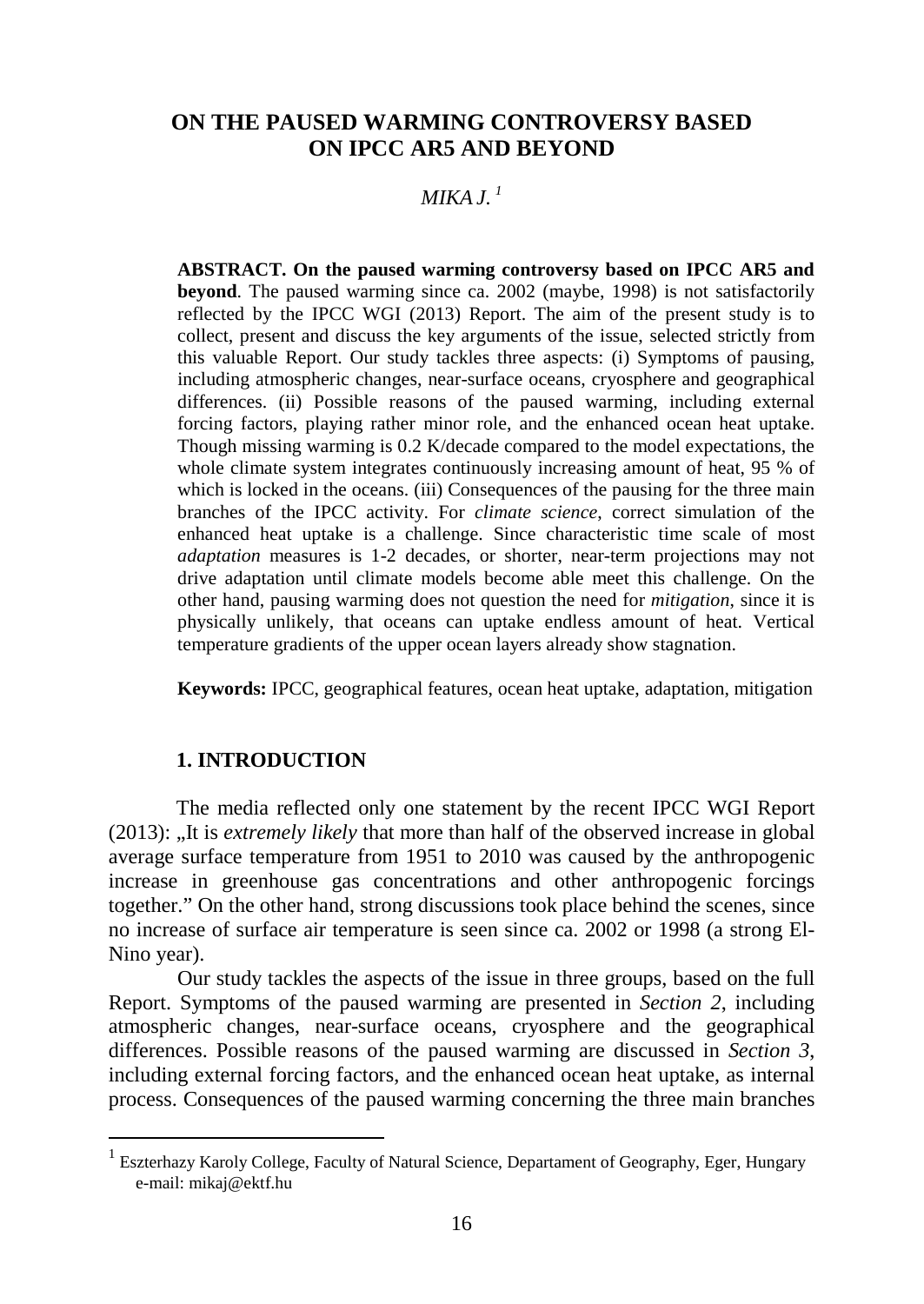of IPCC, i.e. climate science, adaptation and mitigation are presented in *Section 4*. All these branches are seriously challenged by the lack of warming, responsibility of mankind, and, hence the need for long-term mitigation should not be questioned.

# **2. SYMPTOMS OF PAUSED WARMING**

# **2.1 Pausing trends at the surface and in the atmosphere**

Let us start with parallel estimates of the near-surface air temperatures (Fig. 1). It is clearly seen that in the last 10-15 years the steep warming does not continue. Duration of this paused period is also questionable, since year 1998 was a strong El Nino year, but the following years were cooler, still reminding the steeper trend of previous decades. (Note that references are fully listed only in the IPCC Report.)

Still in Fig. 1 (lower panel) one can see the statistical operation to make this pausing invisible. Based on these decadal averages, continuous warming is seen. Unfortunately, not only the near-surface temperature, but also lower troposphere and lower stratosphere (Fig. 2) exhibit unequivocal signs of paused changes, though in the lower stratosphere, obviously, it means paused cooling.



*to 1961-1990 from different global data sets 1850 to 2012 (IPCC WGI, 2013: Fig. SPM.1)*

*troposphere (b), relative to climatology of 1981–2010, from different data sets. (IPCC WGI, 2013: Fig. 2.24)*

Atmospheric humidity is driven by thermal conditions. Evapotranspiration and the maximum vapour content, both strongly depend on temperature. As Fig. 3 indicates, stagnation of specific humidity is unequivocal in the recent 1-1.5 decade.

Finally, an exception from the paused warming is seen in Fig. 4*,* indicating behaviour of land-based averages of highest temperature of a given year. This value does not show any pausing in the monotonic increase. Either the land-based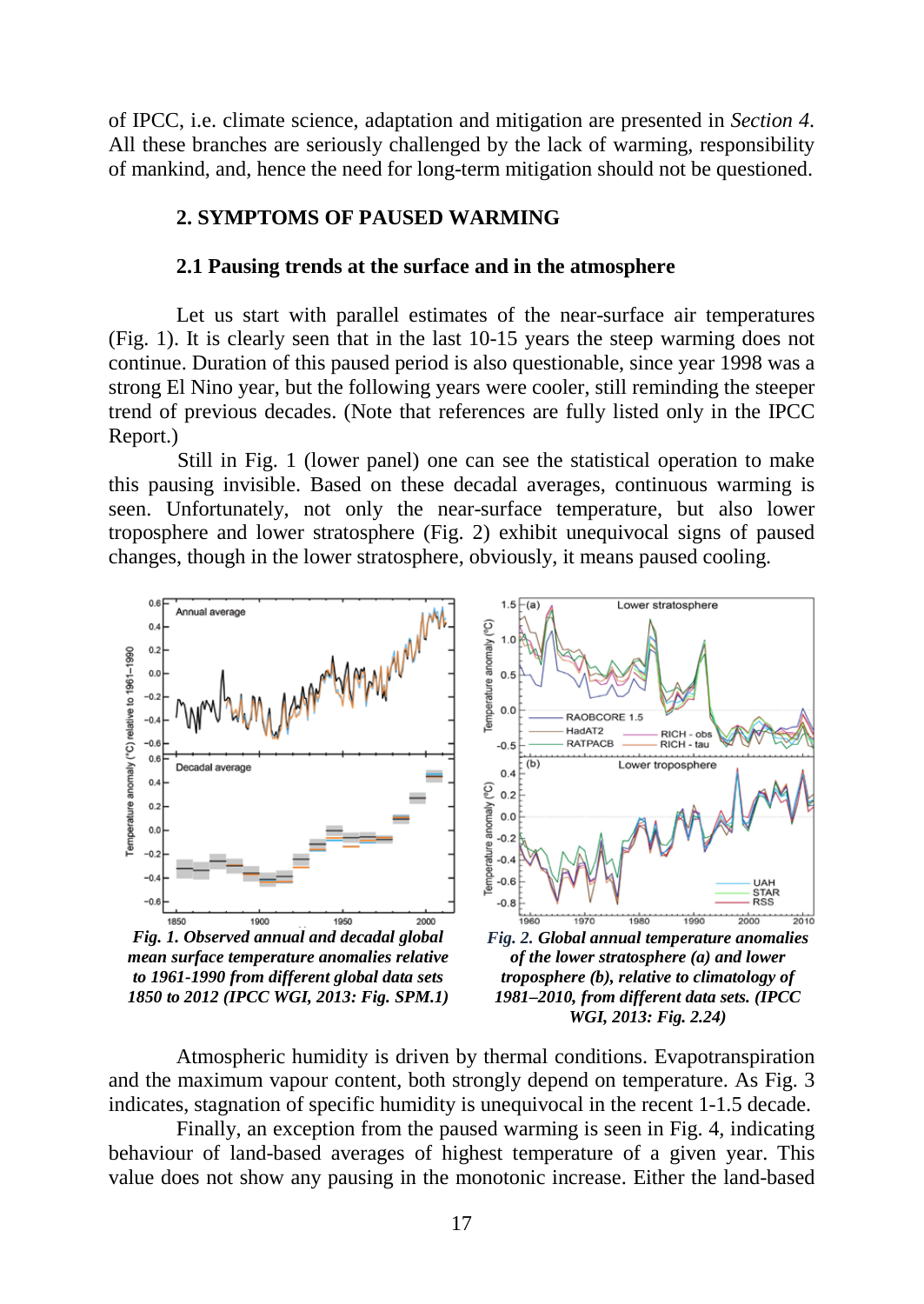feature or the extremity (occurring in bright summer weather) can make behaviour of this temperature characteristic different from the averages.



*Fig. 3. Global annual average anomalies in land surface specific humidity from four different sources (see the Report). Anomalies are relative to the 1979–2003 climatology. (IPCC WGI, 2013: Fig. 2.30b)*



*Fig. 4. Globally averaged annual warmest day anomalies from the two given data sets. Anomalies are calculated using grid boxes only where both data sets have data and where 90% of data are available. (IPCC WGI, 2013: Box 2.4, Fig. 1c)*

# **2.2 Near-surface changes in the oceans and cryosphere**

How do the other near-surface indicators of thermal conditions behave in the recent 1-1.5 decades? Fig. 5 presents us some answers. In its upper left panel one can see that both sea-surface temperature and near-surface marine air temperature clearly stopped warming in the critical period! On the other hand, melting of solid water does not exhibit pausing in the Northern Polar latitudes, either in the snow cover extent or in the sea-ice extent (lower left and upper right parts of Fig. 5). This may mean that lack of warming, established in global averages, has regional differences.

This is supported by the right lower panel of Fig. 5, showing the surprising fact that sea-ice is increasing around the Antarctic for much longer time than the recent 10-15 years, as it was expressed by the earlier IPCC Reports, too. Observed Arctic sea-ice trends are well simulated, but this is not true in the Antarctic.

## **2.3 Geographical differences**

Differences in success of temperature reproduction by the climate models between the various parts and domains of the Earths are presented in Fig. 6. The fluctuating upper black lines are always the observations, to be compared with the upper smooth lines of simulations based on all known natural and anthropogenic factors. The upper shaded bands represent the uncertainty of the various modes runs. (The lower band indication simulations by natural forcing factors are out of our interest.)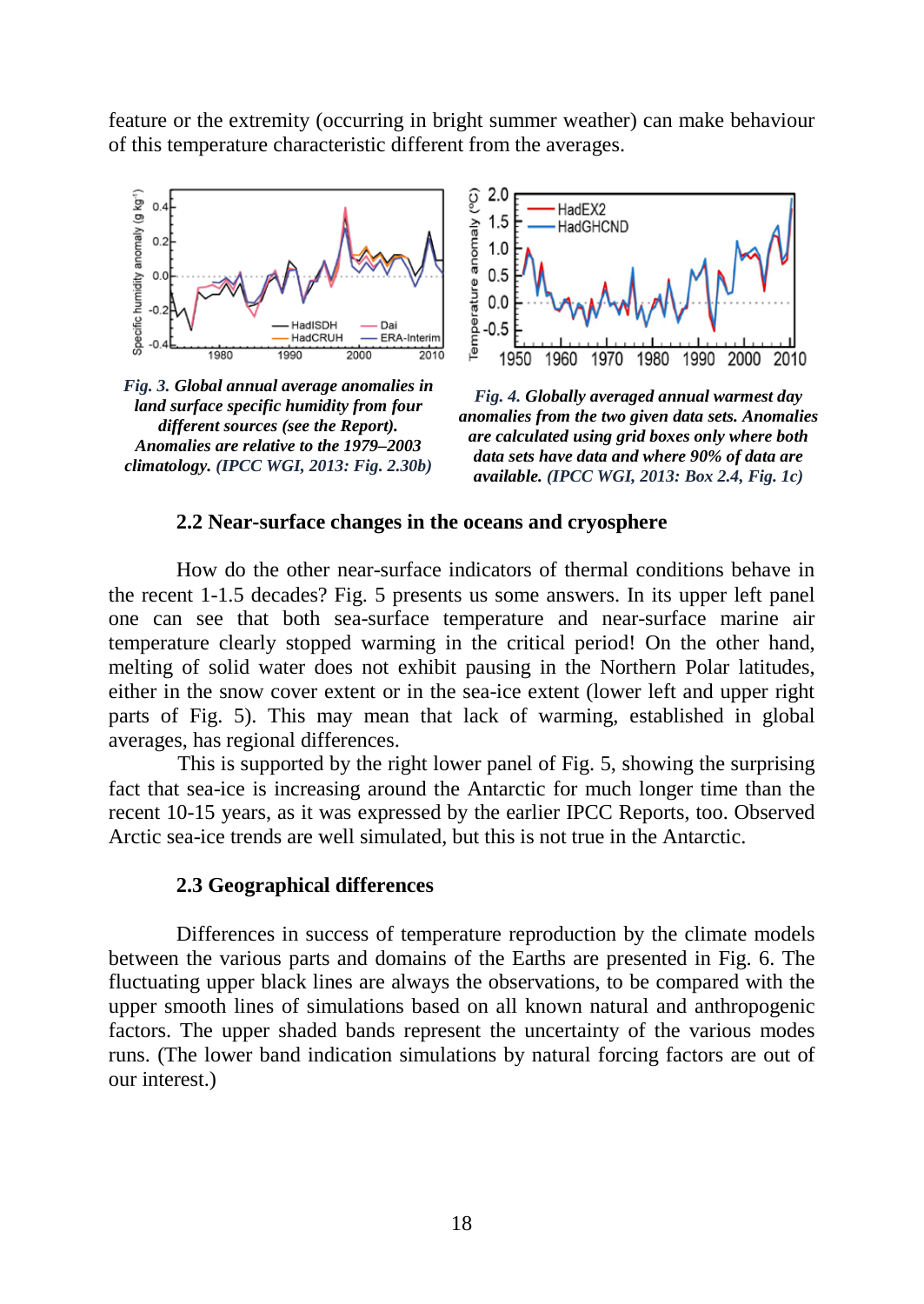

*Fig. 5. (Upper left panel) Global annual average sea surface temperature (SST) and Night Marine Air Temperature (NMAT) relative to 1961–1990 from various data sets (IPCC WGI, 2013: Fig. 2.16). (Lower left panel) March–April NH snow cover extent over the period of available data, filtered with a 13-term smoother and with shading indicating the 95% confidence interval; and June SCE (from satellite data). The anomalies are compared to the 1971–2000 mean. (IPCC WGI, 2013: Fig. 4.19). (Right panels) September sea ice extent for Arctic (top) and Antarctic (bottom) from the observations (thick black lines) and various simulations (thin grey lines). Climate models simulating sea ice in agreement with observations were only considered. There are 24 ensemble members from 11 models for the Arctic, and 21 members from 6 models for the Antarctic plot. (IPCC WGI, 2013: Fig. 10.16)*

The observations and simulations differ strongly in the Global and Global ocean comparisons, where the expected changes are above the observations by ca.  $0.15$  and  $0.20^{\circ}$  C by the end of the decade, respectively. Considering smaller scale simulations, observed decadal mean air temperature lags behind the simulation by ca. 0.4 over continents of South America and Australasia. These characteristics indicate that the lack of temperature behind the considered physical reasoning, i.e. model simulations is the strongest over and near the Southern Oceans. Over the northern continents, however no lack behind the simulations can be established.

# **3. LIKELY REASONS**

## **3.1 External forcing factors**

The first obvious attempt to explain the paused warming in the last 1-1.5 decade is to find weakening in the natural or anthropogenic forcing factors. But, as it is seen in Fig. 7, this is not the case. Only slight cooling can be attributed to fluctuations in the solar irradiation or transparency of the atmosphere due to the volcanic activity.

Putting together all natural and anthropogenic factors in Fig. 8, one can establish that the increasing anthropogenic factor should have caused warming in the given period, since decrease of natural component was much below the surplus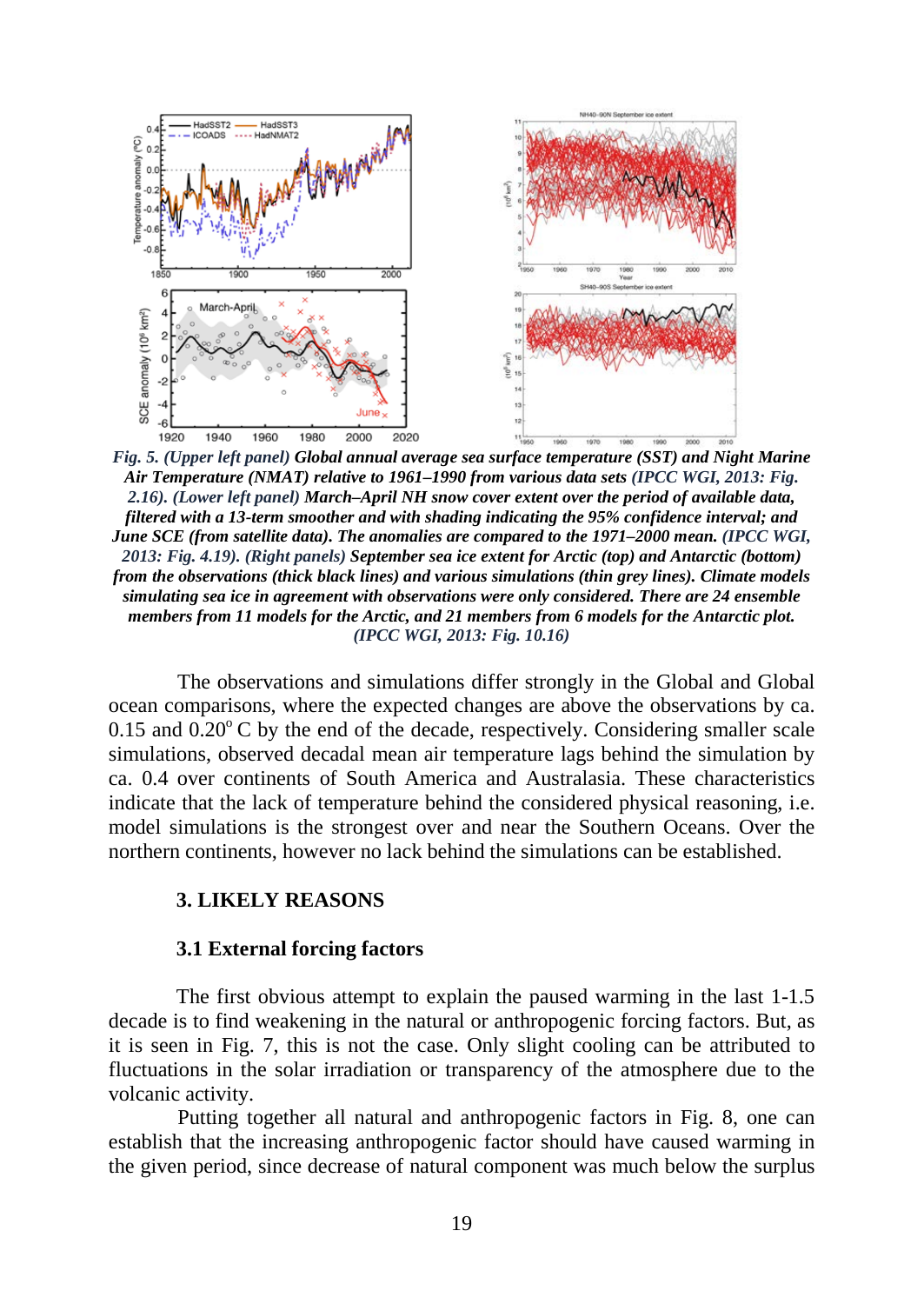from the greenhouse components. Moreover, natural forcing was stagnating during the last decade, whereas the greenhouse effect was further increasing.



*Fig. 7. (Left panel) Annual total solar irradiance: Data by Active Cavity Radiometer Irradiance Monitor (ACRIM), Physikalisch-Meteorologisches Observatorium Davos (PMOD) and Royal Meteorological Institute of Belgium (RMIB).The composites are standardized to the mean (2003– 2012) Total Irradiance Monitor (TIM) measurements, also shown (IPCC WGI, 2013: Fig. 8.10) (Right panel) Global mean aerosol optical depth (at 550 nm) of volcanic origin according to various estimations. Gao and Crowley are from ice core data; Sato includes data from surface and satellite observations. (IPCC WGI, 2013: Fig. 8.12)*

#### **3.2 Ocean heat uptake**

Analysing Fig. 6, above we established that Oceans of the Southern Hemisphere might be the key region in the paused warming phenomena since the difference between observations and simulations of temperature changes are maximal here.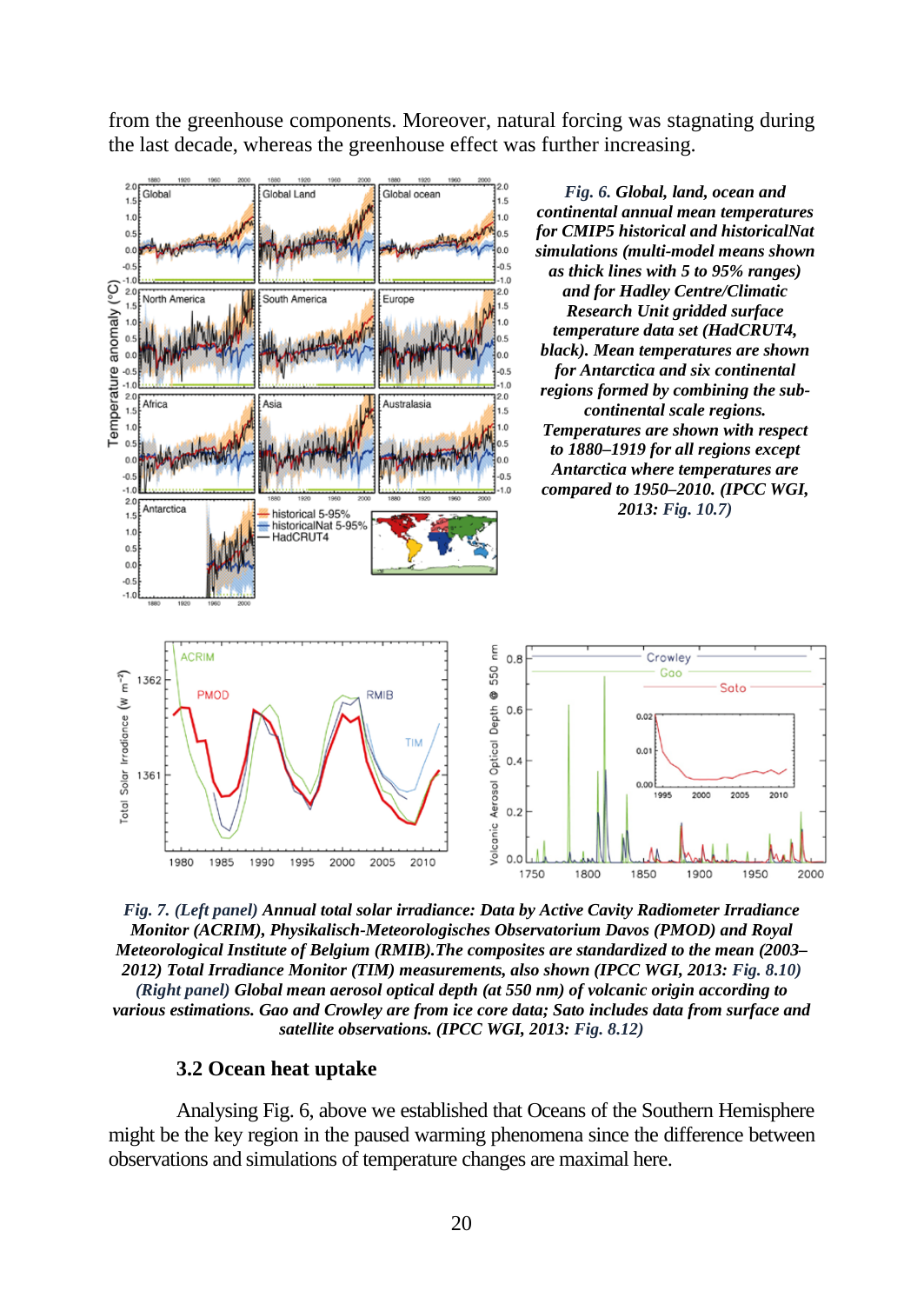Observed warming in the various sections of the oceans (Fig. 9) supports this statement. Deep ocean layers warmed almost at its every depth in 1992-2005, according to the upper left panel, but warming of the Southern oceans were even stronger. Lower panel shows which parts of oceans exhibit strongest warming.

Right panel of this Fig. is probably one of the most important drawing of the whole IPCC WGI (2013) Report, indicating that even during the paused warming period, the heat content of the climate system have been increasing. The 95 % of this warming took place in the upper and deep oceans.



*Fig. 8. (Left panel) Time evolution of forcing for anthropogenic and natural forcing mechanisms. The total anthropogenic forcing was 0.57 Wm–2 in 1950, 1.25 Wm–2 in 1980 and 2.29 Wm–2 in 2011. (IPCC WGI, 2013: Fig. 8.18) (Right panel) Linear trend in computed anthropogenic, natural and total forcing for the indicated years, with their uncertainty ranges (90% confidence range). (IPCC WGI, 2013: Fig. 8.19)*



*Fig. 9. (Left panel) (a) Areal mean warming rates (ºC per decade, thick lines) at the various depths with 5 to 95% confidence limits (shading), both globally and south of the Sub-Antarctic Front, in 1992–2005. (b) Mean warming rates (ºC/decade) below 4000 m (bar) estimated for deep ocean basins (thin black), also in 1992–2005. Positions of the Sub-Antarctic Front and the oceanographic transects, from which the warming rates are estimated (thick black) are also shown. (IPCC WGI,*  2013: Fig. 3.3) (Right panel) Plot of energy accumulation in ZJ (1 ZJ =  $10^{21}$  J) within all *components of the Earth's climate system in 1971─2010 unless otherwise indicated. Ocean warming dominates within the upper ocean (above 700 m) contributing more to the warming than the deep ocean (below 700 m; including below 2000 m estimates after 1992). Ice melt (glaciers, ice caps, Greenland and Antarctic ice sheets start from 1992; Arctic sea ice estimates are available from). Warming of continents and atmosphere (starting from 1979) makes small contributions. Ocean estimates also dominate the total uncertainty. Thin lines represent 90% confidence band of total heat content. (IPCC WGI, 2013: Box 3.1, Fig. 1)*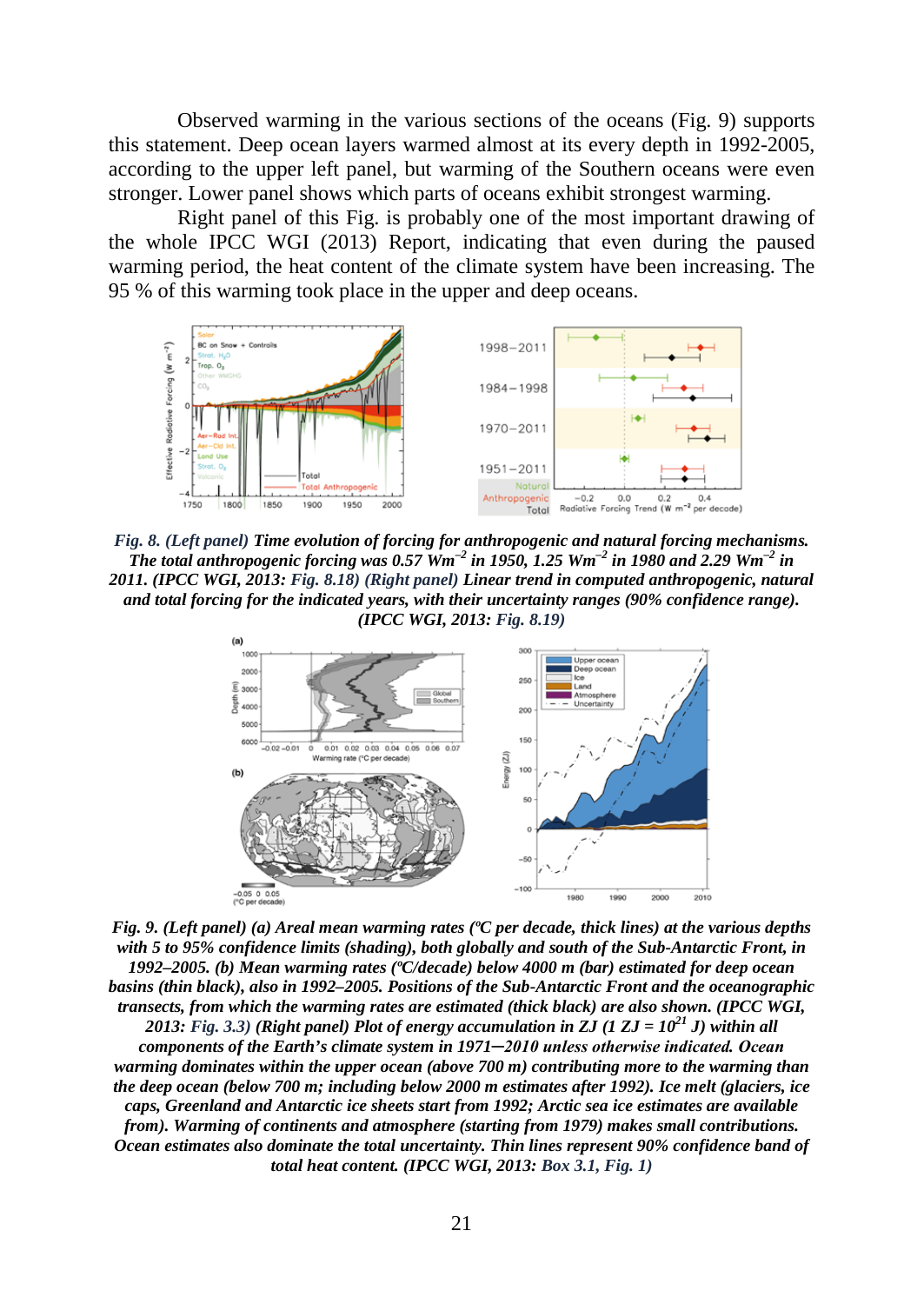# **4. CONSEQUENCES**

#### **4.1 Climate science**

Intensified heat uptake of the Southern Oceans and its cooling effect on adjacent atmospheric layers and contribution of this process to the paused warming even in global average is a challenge for climate science. As left panels of Fig. 10 indicate, all models strongly overestimate the temperature changes of the last 1.5 decades, whereas in average they correctly estimate shift of the radiation forcing during the same period.

At the same time, right panel of the Fig. 10 demonstrates the effect of missing heat uptake in majority of the ten years' long simulations in the recent decade after 2001, leading to strong overestimation of global sea-surface temperature. At the same time, simulations performed for the other decades fit the observations fairly well. Hence, lack of model performance is quite a new problem.



*Fig. 10. (Upper left panel) Observed and simulated GMST trends in °C/ decade, over the periods 1998–2012. For the observations, 100 realizations of the Hadley Centre/Climatic Research Unit surface temperature data ensemble are shown (hatched). For the models, all 114 available CMIP5 historical realizations are shown, extended with the RCP4.5 scenario from 2005 to 2012 (grey).*  (Lower left panel) Trends in effective radiative forcing (W m<sup>-2</sup>/decade) over the periods 1998–2011. *The figure shows AR5 best-estimate trends (hatched) and CMIP5 (grey). Each histogram is normalized so that its area sums up to one. (IPCC WGI, 2013: Box TS.3, Fig. 1) (Right panel) Time series of global mean sea surface temperature in the 60<sup>o</sup> S – 60<sup>o</sup> N non-polar latitudes from the anomalies of the CMIP5 multi-model initialized hindcasts. Results for each forecast system are plotted. Results for the start dates 1961 … 2001 are shown, while the model and observed climatologies to obtain the anomalies have been estimated using data from start dates every 5 years. The reference data (ERSST) is drawn in thick black. (IPCC WGI, 2013: Fig. 11.2)*

#### **4.2 Impact and adaptation**

Until we do not understand this recently enhanced ocean heat uptake, i.e. climate models are unable to simulate the paused warming adequately, our all neartime climate projections may be wrong. This is illustrated by Fig. 11, where climate